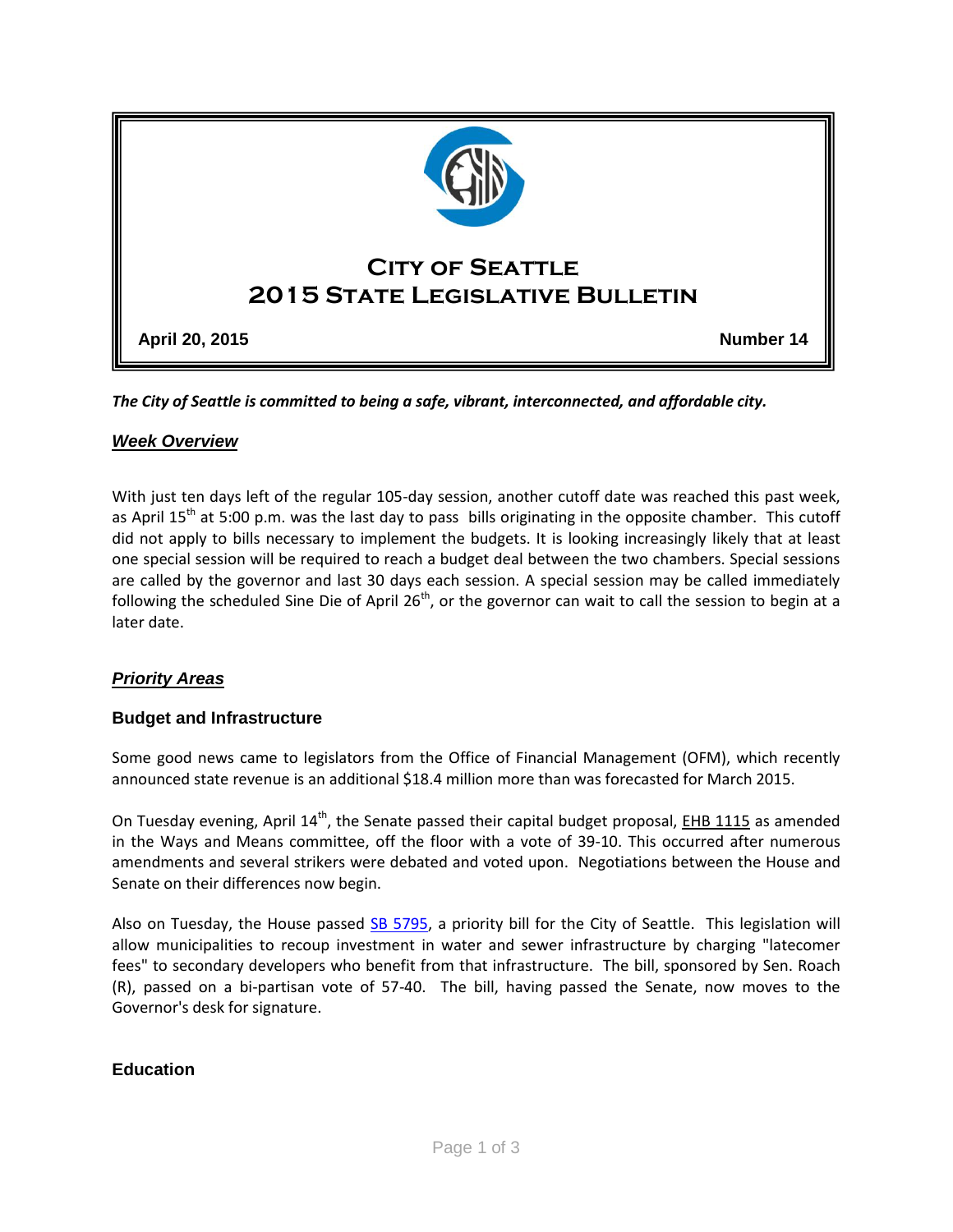On Wednesday, April 15<sup>th</sup>, three of the caucuses released proposals for education funding. Both the Senate Republican and Democratic caucuses released proposals outlining funding proposals, while the House D's proposed the creation of a task force that would make recommendations on funding to the legislature next year. The bill, [HB 2239,](http://app.leg.wa.gov/billinfo/summary.aspx?bill=2239&year=2015) is sponsored by Rep. Ross Hunter (D).

The Senate R's proposal, [SB 6109](http://app.leg.wa.gov/billinfo/summary.aspx?bill=6109&year=2015) sponsored by Sen. Bruce Dammeier (R), would initiate a levy swap, lowering local levies and raising state ones by commensurate amounts. The swap would not commence until 2018. The local levies would be restricted to use on non-basic education programs. The proposal repeals I-732 which mandated teacher COLA's and instead would require a wage analysis be conducted every six years by the Washington State Employment Security Department to ensure that K–12 salaries keep pace with the wages of comparable occupations. A new statewide salary schedule is also established, as well as a new School Employees Benefits Board.

The Senate D proposal is made up of 3 separate bills, [SB 6102,](http://app.leg.wa.gov/billinfo/summary.aspx?bill=6102&year=2015) [SB 6103,](http://app.leg.wa.gov/billinfo/summary.aspx?bill=6103&year=2015) and [SB 6104.](http://app.leg.wa.gov/billinfo/summary.aspx?bill=6104&year=2015) SB 6103 by Sen. Jim Hargrove (D) outlines a phased reduction in local levies, and SB 6104 by Sen. Christine Rolfes (D), creates a new salary allocation schedule and phases in reductions in school class sizes. SB 6102, proposed by Sen Kevin Ranker (D), would institute a 7% Capital Gains Tax on \$500,000/couples, \$250,000/single filers, raising an estimated \$1.7 billion to pay for the components of the other two bills.

## **Safety Net, Housing and Health Care**

[SHB 1223,](http://app.leg.wa.gov/billinfo/summary.aspx?bill=1223&year=2015) sponsored by Rep. Larry Springer (D), which allows for the use of hotel and motel taxes to pay off bonds issued for affordable workforce housing, passed the Senate (32-17) and is headed to the governor to be signed into law.

## **Environment**

The Senate and the House have traded hazardous materials transport safety policy back and forth, each passing their versions and then amending the bills once received from the opposite chamber. On Tuesday, April  $14^{th}$ , the House passed their version in the amended  $E2SB$  5057, originally sponsored by Sen Doug Ericksen (R), on a vote of 58 – 40. The following day the Senate likewise amended **ESHB 1449** by Rep. Jessyn Farrell, and after lengthy debate and adoption of several amendments, passed the legislation. Major differences to be worked out include application of a barrel tax on pipelines, the barrel tax rate, and requirements for advance notice.

## **Transportation**

On Tuesday, April  $14<sup>th</sup>$ , the House Transportation Committee presented its counterproposal to the Senate proposed transportation revenue package. The House package totals \$15.1 billion over 16 years, and, similar to the Senate proposal, calls for an 11.7-cent-per-gallon tax increase phased in over three years. Also similarly, the package included funding for several major projects of impact on Seattle, including full funding for completion of the 520 bridge, funding for the Northgate Pedestrian Bridge (\$10 million), MLK Way/Rainier Ave S Improvements (\$900,000), Rapidride Expansion Burien-Delridge (\$8 million), and Trolley Expansion/Electrification, Madison Route (\$8 million).

Where the packages differed were in funding for Sound Transit 3, which the House gives authority for the full \$15 billion ST request compared to the Senate's \$11 billion. In addition the House removes both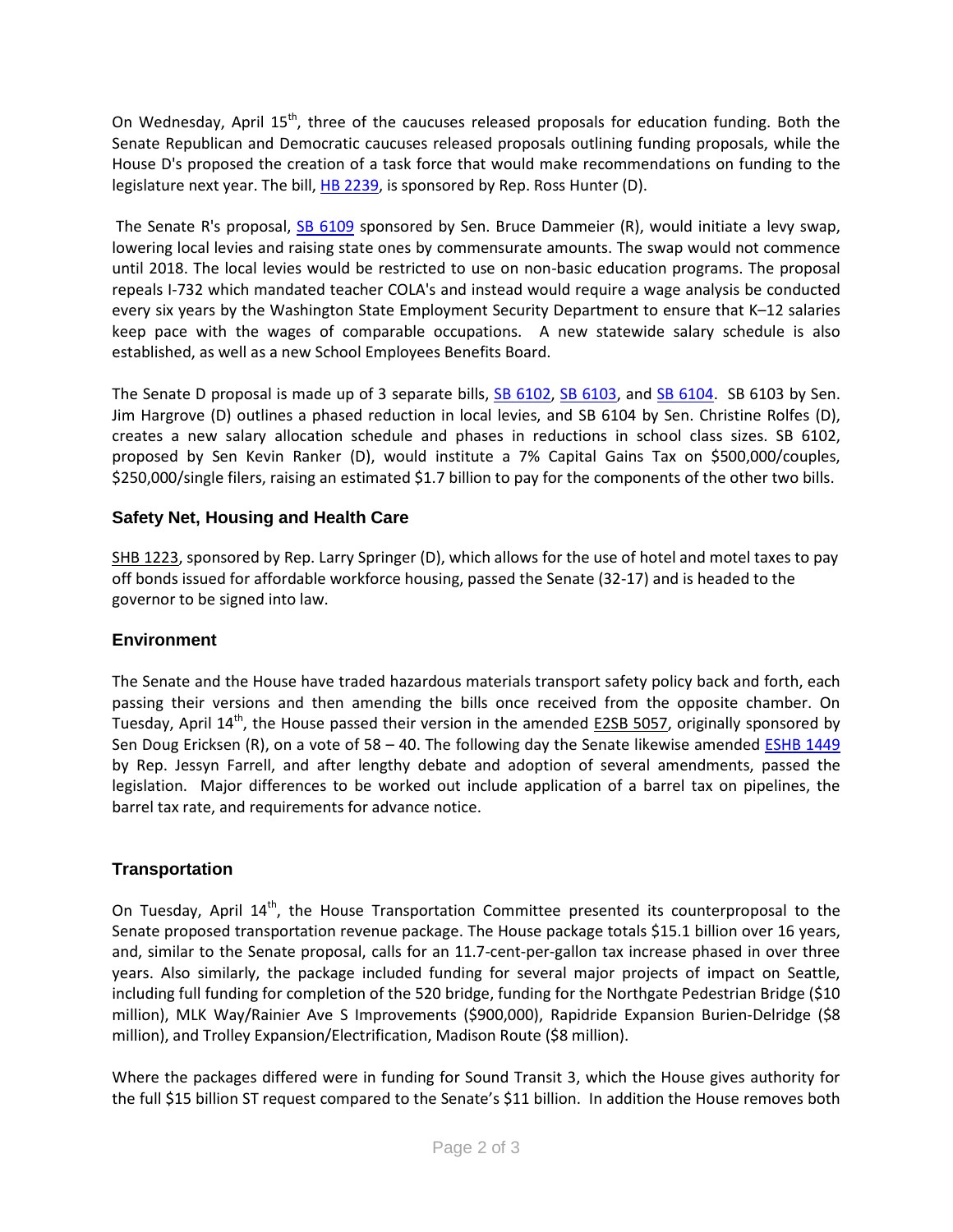the Senate sweep of certain sales tax revenues from the General Fund to the Transportation budget, the exemption of highway transportation projects from sales tax, and language that would rescind funding if the governor chose to implement low carbon fuel standards through the Department of Ecology. The Committee passed the package 17-8 with 3 Republicans joining the majority Democrats. The two sides have already started negotiations to craft a compromise.

# **Public Safety**

#### **Gun Responsibility**

[SB 5381,](http://app.leg.wa.gov/DLR/billsummary/default.aspx?Bill=5381&year=2015) sponsored by Sen. Andy Billig (D), establishing notification requirements by law enforcement when seized firearms are returned to an offender, also known as Sheena's law, cleared the final legislative hurdle when the Senate concurred on House amendments on Wednesday April 16<sup>th</sup>, and is headed to the governor's desk.

#### **Marijuana**

On Tuesday, April  $14<sup>th</sup>$  the Senate concurred on amendments to [SB 5052](http://app.leg.wa.gov/billinfo/summary.aspx?bill=5052&year=2015), Senator Ann Rivers' (R) "Cannabis Patient Protection Act". The bill now heads to Governor Inslee, who has indicated that he will sign it.

[SB 5121,](http://app.leg.wa.gov/DLR/billsummary/default.aspx?Bill=5121&year=2015) establishing a marijuana research license, is also headed to the Governor, having been signed by the Speaker of the House and President of the Senate. The bill, sponsored by Sen Jeanne Kohl-Welles, received final passage the previous week.

#### **Other**

Legislation providing funding for testing of rape kits is headed to the Governor's desk, as [SHB 1068](http://app.leg.wa.gov/billinfo/summary.aspx?bill=1068&year=2015) sponsored by Rep. Tina Orwall (D), passed unanimously from the Senate.

On Friday, April 17<sup>th</sup>, Governor Inslee signed into law [SB 5088,](http://app.leg.wa.gov/billinfo/summary.aspx?bill=5088&year=2015) concerning geological hazard assessment. The bill was sponsored by Sen. Kirk Pearson (R) and strongly supported by the City.

## *Looking Ahead*

The final week of session has lawmakers trying to find agreement on the budgets. Due to the drafting, paperwork and voting time requirements, it is estimated that agreement would need to be met by Wednesday, April 22<sup>nd</sup> in order for the legislature to Sine Die on Sunday, April 26<sup>th</sup>.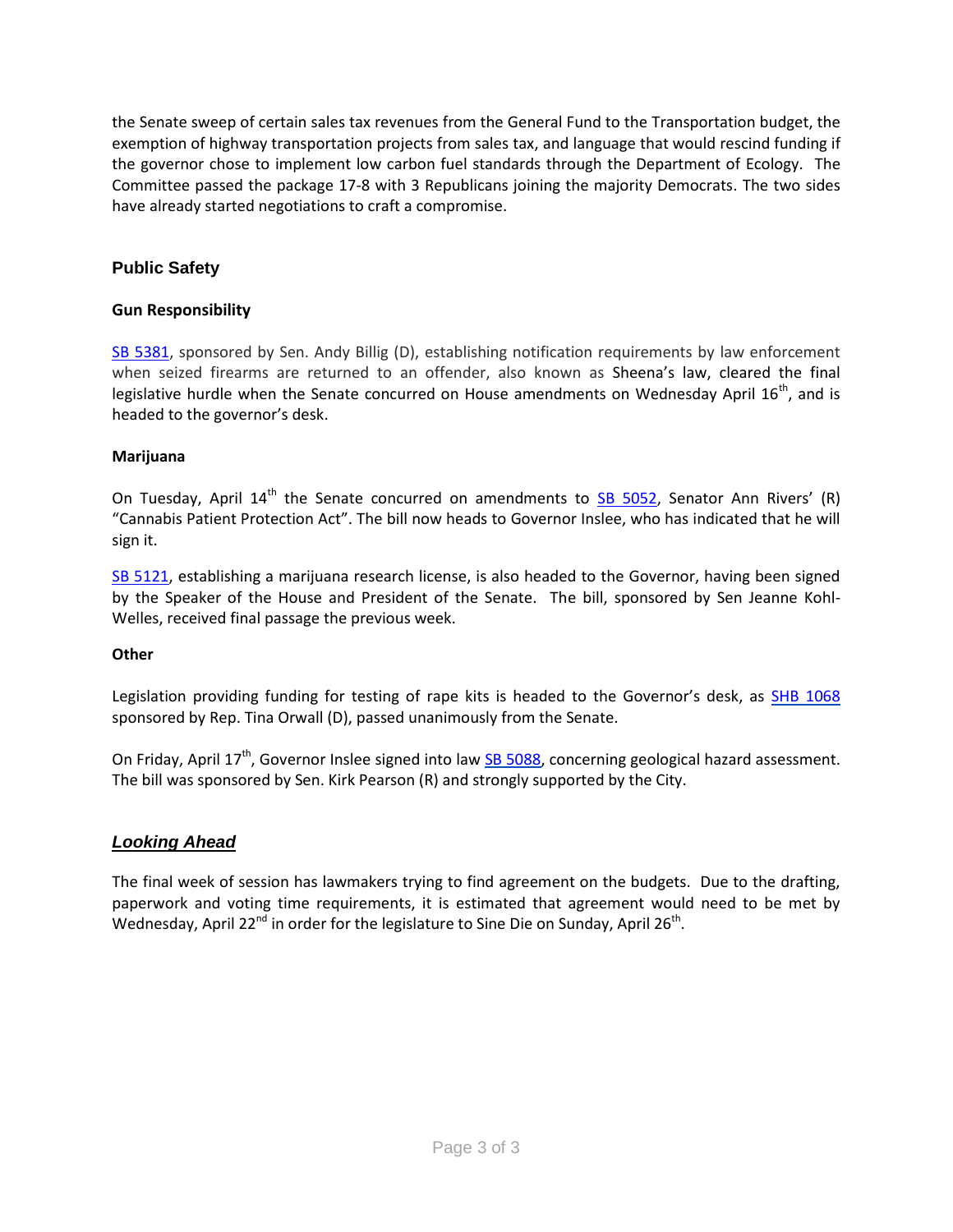| Bill #                            | <b>Abbrev. Title</b>            | <b>Short Description</b>                                                                                                                                                           | <b>Status</b>                                                                                              | Sponsor   |
|-----------------------------------|---------------------------------|------------------------------------------------------------------------------------------------------------------------------------------------------------------------------------|------------------------------------------------------------------------------------------------------------|-----------|
| <b>SHB 1068</b><br>(SB 5225)      | Sexual assault exam<br>kits     | Concerning sexual assault examination kits.                                                                                                                                        | SPassed 3rd - Third reading, passed;<br>yeas, 46; nays, 0; absent, 0; excused,<br>3.                       | Orwall    |
| <b>SHB 1069</b><br>(SB 5253)      | DNA work product,<br>preserving | Concerning preservation of DNA work product.                                                                                                                                       | SPassed 3rd - Third reading, passed;<br>yeas, 47; nays, 1; absent, 0; excused,                             | Orwall    |
| <b>ESHB 1093</b>                  | Unmanned aircraft               | Concerning unmanned aircraft.                                                                                                                                                      | S2nd Reading - Placed on second<br>reading by Rules Committee.                                             | Morris    |
| <b>SHB 1223</b>                   | Lodging tx/workforce<br>housing | Allowing the use of lodging taxes for financing workforce<br>housing.                                                                                                              | SPres Signed - President signed.                                                                           | Springer  |
| <b>SHB 1240</b><br>(SB 5908)      | Student restraint,<br>isolation | Concerning restraint or isolation of students, including<br>students with disabilities, in public schools.                                                                         | Href/S recede - House refuses to<br>concur in Senate amendments, Asks<br>Senate to recede from amendments. | Pollet    |
| <b>E2SHB 1276</b>                 | Impaired driving                | Concerning impaired driving.                                                                                                                                                       | SPassed 3rd - Third reading, passed;<br>yeas, 39; nays, 9; absent, 0; excused,                             | Klippert  |
| <b>HB 1389</b><br>(SB 5181)       | State fire<br>service/disasters | Addressing the scope of state fire service mobilization and<br>ensuring compliance with existing state and federal<br>disaster response policies.                                  | SPassed 3rd - Third reading, passed;<br>yeas, 49; nays, 0; absent, 0; excused,<br>0.                       | Goodman   |
| <b>ESHB 1449</b><br>(SB 5087)     | Oil transportation<br>safety    | Concerning oil transportation safety.                                                                                                                                              | SPassed 3rd - Third reading, passed;<br>yeas, 28; nays, 21; absent, 0; excused,                            | Farrell   |
| <b>E2SHB 1491</b><br>(E2SSB 5452) | Early care & education<br>systm | Improving quality in the early care and education system.                                                                                                                          | SPassed 3rd - Third reading, passed;<br>yeas, 33; nays, 11; absent, 1; excused,<br>4.                      | Kagi      |
| <b>HB 1554</b>                    | Children/guardians,<br>family   | Exempting information of guardians or family members of<br>children enrolled in child care, early learning, parks and<br>recreation, after-school, and youth development programs. | Del to Gov - Delivered to Governor.                                                                        | Stambaugh |
| <b>ESHB 1713</b>                  | Mental hlth, chem<br>dependency | Integrating the treatment systems for mental health and<br>chemical dependency.                                                                                                    | SPassed 3rd - Third reading, passed;<br>yeas, 48; nays, 1; absent, 0; excused,                             | Cody      |
| <b>HB 1720</b>                    | Healthy housing                 | Concerning healthy housing.                                                                                                                                                        | Del to Gov - Delivered to Governor.                                                                        | Robinson  |

Bill Status Report April 19, 2015 Page 1 of 2